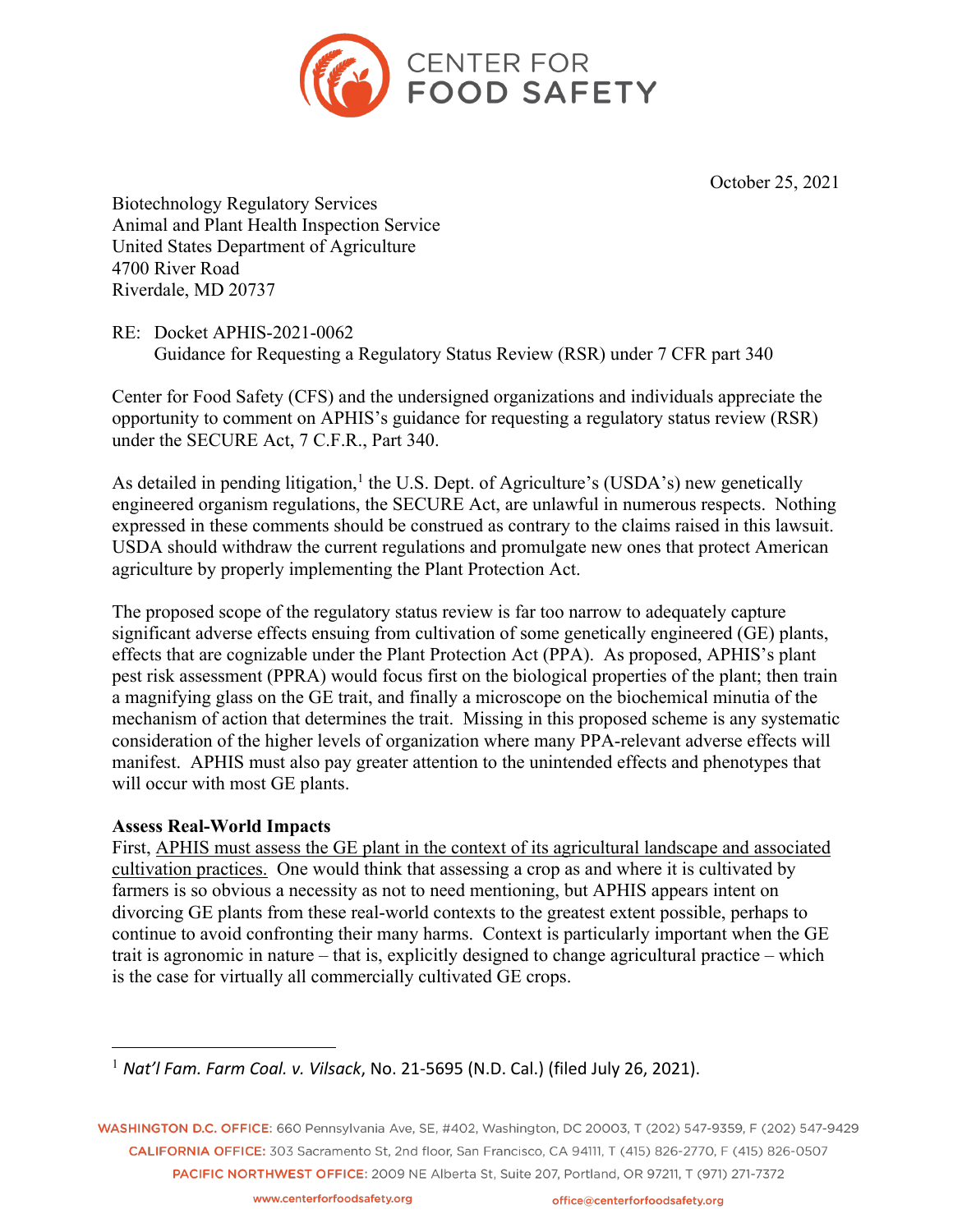To take the most obvious and prevalent example, GE herbicide-resistant (HR) crops profoundly alter weed control practices through deleterious simplification: namely, excessive reliance on post-emergence application of the HR crop-associated herbicide(s) to the exclusion of other methods of weed management. This change in herbicide use patterns has demonstrably led to two major outcomes: an epidemic of glyphosate-resistant weeds (with dicamba-resistance developing rapidly), and the most extensive and severe herbicidal drift damage episodes in the history of U.S. agriculture from dicamba. APHIS cannot simply defer to EPA's authority over weed-killers, because the HR crop is designed for and invites the herbicide use pattern which has generated these problems. Moreover, APHIS deregulation of HR crops forces the hand of EPA, which is then under tremendous pressure to approve post-emergence use of the companion herbicide(s), even if it/they cannot be used safely.<sup>2</sup>

Second, APHIS creates artificial constraints by limiting its assessment to the GE plant and its sexually compatible relatives. While plants that harbor or can acquire the GE trait via gene flow should of course be assessed, APHIS's analysis should *also* include the universe of other plants that may be impacted by cultivation of the GE crop. For instance, intensive selection pressure from HR crop-associated herbicide use patterns has generated massive herbicide resistance in many weeds that are not sexually compatible with the GE crop. These weeds have emerged due to herbicide selection pressure, but then they have also subsequently spread through gene flow to conspecifics, and by seed dispersal to new regions via wind and water (Liu et al. 2012, Nordby et al. 2007, Sosnoskie et al. 2012, Bennett 2011, Dauer et al. 2009). Although glyphosate-resistant weeds from HR crop cultivation have imposed billions of dollars in costs on U.S. farmers (EPA 2017, USDA 2015), APHIS has done nothing to stem them, despite the ample authority over weeds granted to it under the PPA, and its supposed consideration of "weediness" as one element of its PPRA. Accelerated emergence and spread of herbicide-resistant weeds is a direct and/or indirect consequence of HR crop cultivation.

APHIS's usual rejoinder here – that herbicide-resistant weeds are not unique to GE crop cultivation – is an irrelevant distraction. HR weeds need not be a risk that is unique to GE crops; it is enough that GE HR crop systems result in vastly accelerated evolution and spread of resistant weeds, and that they have imposed major costs on U.S. agriculture. APHIS is welcome to take action on HR weeds in other contexts, but their emergence in HR crop systems must be its top priority. APHIS's stance is akin to the National Highway Traffic Safety Administration signing off on a poorly-made new SUV with an unacceptably high risk of rollover on the grounds that currently driven cars with low rollover risk have nevertheless occasionally been known to roll over. Magnitude matters.

APHIS's concept of the occurrence pattern of the GE plant and sexually compatible relatives should be expanded to include the occurrence pattern of other plants that are affected by cultivation of the GE crop, for instance weeds whose proliferation is fostered by HR cropassociated herbicide use patterns, including but not exclusively herbicide-resistant biotypes. To take one example, Palmer amaranth is a weed native to the desert Southwest and northern Mexico that has undergone extremely rapid spread to the Midwest, South and Eastern United States, where it infests cropland, "especially cotton, corn [and] soybean" (USDA 2017). Among

<sup>2</sup> See Amici Curiae of NFFC et al. in Support of Appellee Bader Farms, *Bader Farms, Inc. v. Monsanto*, Nos. 20-3663, 20-3665 (8th Cir. May 13, 2021).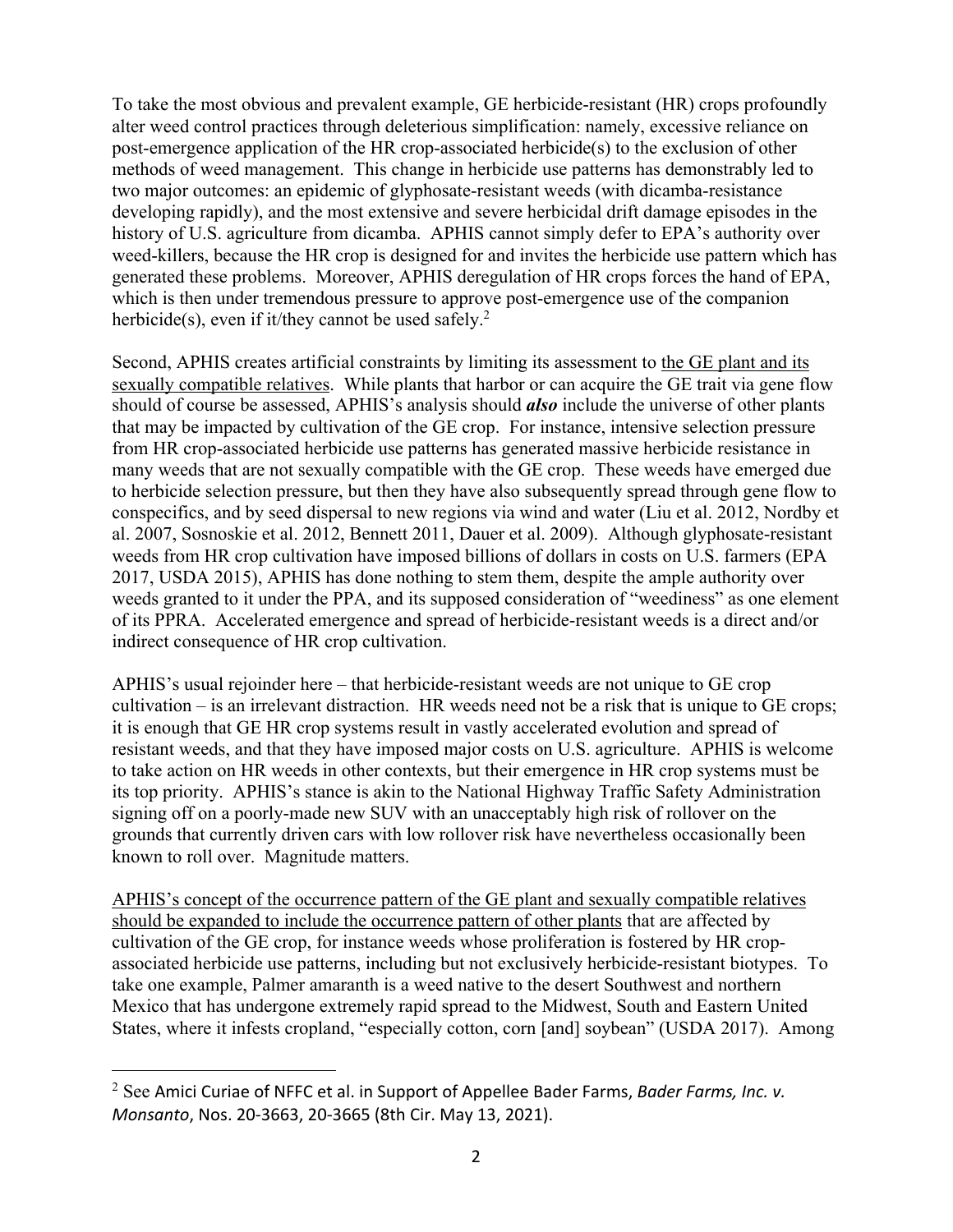the factors that have facilitated its spread is its ability to rapidly evolve herbicide-resistance (Steckel 2007), particularly in conjunction with intensive selection pressure from frequent, every-year application of HR-crop associated herbicides. This has occurred on a massive scale with glyphosate (Pucci 2018), and is starting to occur after just a few years of dicamba application to dicamba-resistant soybeans and cotton, with dicamba- and glyphosate-resistant Palmer amaranth documented in Tennessee (Steckel 2020). Just one year later, this Palmer amaranth biotype has evolved far higher resistance to dicamba, and in many cases exhibits resistance to 2,4-D as well (Steckel and Foster 2021). Palmer amaranth is also evolving resistance to glufosinate from post-emergence application of this herbicide to cotton and soybean varieties genetically engineered for resistance to it, the very first broadleaf weed to have developed resistance to this herbicide anywhere in the world (Barber et al. 2021).

Another scenario where occurrence patterns require consideration is when a GE crop's trait enables it to expand into environments previously unsuitable for it, thereby displacing other crops. For instance, drought tolerance in maize might permit it to be cultivated under irrigation in more arid regions, and displace non-irrigated crops like wheat or sorghum. Such a shift would entail increased demand on already overtaxed water resources, such as the Ogallala Aquifer in Nebraska, and thus harm to an agriculturally important and increasingly scarce resource. In this case, the expanding occurrence pattern of the GE maize would be a PPA-cognizable effect.

It is also possible that the reduced occurrence pattern of the crop thereby displaced would be an adverse consequence of the GE trait that requires consideration. For example, if the GE maize displaced wheat, this would exacerbate a long-term trend of declining U.S. wheat acreage and production (see graph below). Wheat is a staple crop, and is also a valuable rotation partner that can (and once did to a much greater extent than today) diversify simple rotations based on corn and soybeans, and thereby provide agronomic and environmental benefits such as reduced weed pressure, as well as less pesticide and fertilizer use (Liebman and Dyck 1993, Liebman et al. 2008). While the U.S. has always produced far more wheat than is consumed domestically, recent years have seen a narrowing of the production/consumption ratio for wheat, to a predicted 60-year low of 1.42 in the 2021/2022 crop year, with reduced production/acreage driving the trend.3 The potential for a GE trait to reduce production of a staple crop that also provides substantial agronomic benefits is a PPA-cognizable effect that APHIS should consider in its assessments.

<sup>3</sup> See USDA Foreign Agricultural Service at https://apps.fas.usda.gov/psdonline/app/index.html#/app/advQuery. Under Commodity, choose Wheat; under Attributes, choose Production and Domestic Consumption), then choose United States, and All Market Years.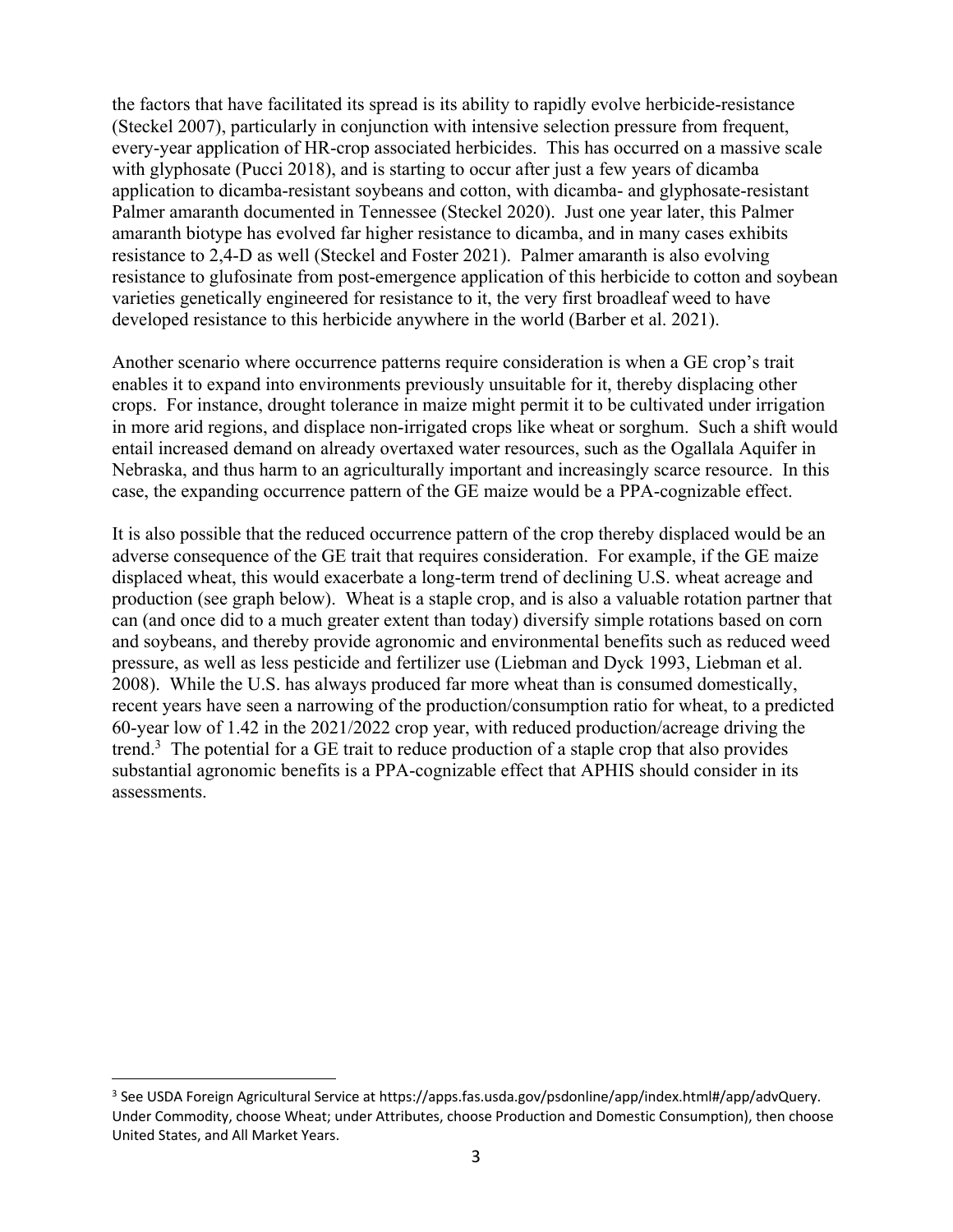

Source: USDA National Agricultural Statistics Service.

In addition to the four classes of effect that are named on page 7 of the RSR Guidance, APHIS should also consider the effect of the GE plant, as typically grown by farmers, on agriculturally important resources like water, and overall sustainability of US crop production.

# **Unintended Phenotypes Must be Assessed**

For the initial review, APHIS proposes to require information on the "intended trait" and "intended phenotype," implying that its review will assess only the GE plant developer's intended change. Due to the multifunctionality of genes and their protein and regulatory products, however, a GE plant modified for one intended purpose will often exhibit unintended changes that require assessment in the initial review and PPRA.

Scientists have been slow to appreciate and understand the multifunctionality of genes and proteins (Pritykin et a. 2015), due in part to the tremendous influence of the one gene – one protein – one function dogma (Jeffrey 1999), dating to Watson and Crick. It is also difficult to sort out the roles played by a protein, because those with multiple functions comprise a diverse group that do not share characteristic sequence or structural features, making the discovery of multifunctionality a matter of serendipity (Chen et al. 2021, Su et al. 2019).

However, as more and more proteins are discovered to have several different roles, scientists increasingly see multifunctionality as the norm rather than the exception (Moore 2004), with many proteins presently identified as single-function only because their additional "hidden" functions have yet to be discovered (Zaretsky and Wreschner 2008). Zaretsky and Wreschner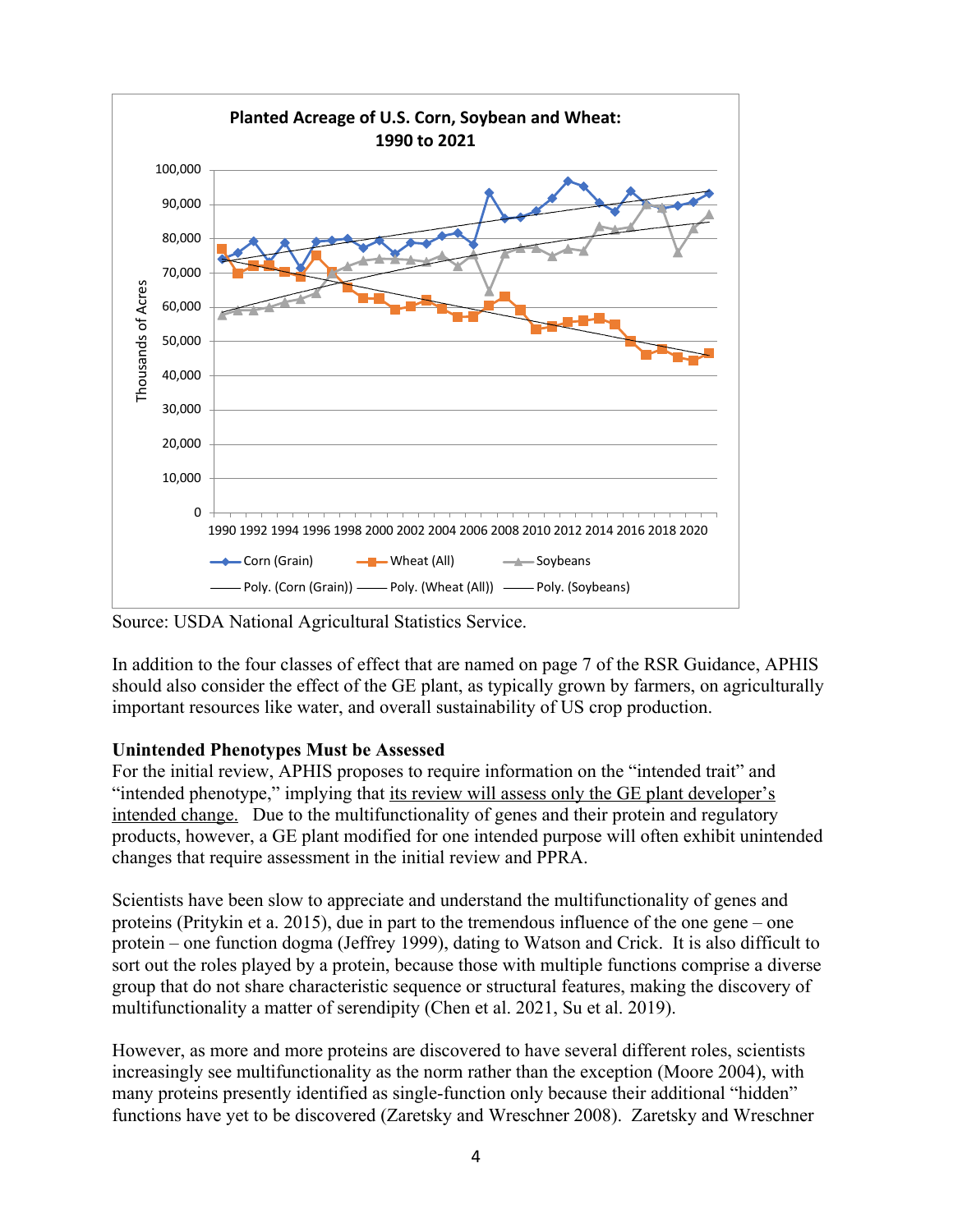(2008) discuss proteins from 14 different functional groups that display multifunctionality in the broadest sense.

So-called moonlighting proteins represent a subset of multifunctional proteins: those capable of executing two or more distinct biochemical and/or biological functions; but excluding those that result from gene fusion, alternate RNA splicing, or variable post-translational modifications, and excluding also homologous proteins (Jeffery 1999, 2003, 2009; Su et al. 2019). Moore (2004) focuses on plant moonlighting enzymes with multiple roles, and divides them into four categories: 1) Enzymes that catalyze one reaction but have different physiological roles when expressed in different tissues; 2) Promiscuous enzymes, which either recognize multiple substrates or produce multiple products from a given substrate; 3) Enzymes that have two or more sites that catalyze independent reactions; and 4) Enzymes that also have independent noncatalytic role(s), for instance regulatory or structural.

Even within this subclass, the numbers discovered have exploded. Chen et al. (2021) have established the MoonProt Database, which currently catalogues over 500 moonlighting proteins found in animals, plants, other eukaryotes and bacteria. As in every field of molecular biology, far more is known about animals than plants, given the far greater resources directed to research of medical relevance than to plants. This explains why "plant moonlighters are underrepresented" among current moonlighting protein databases (Su et al. 2019). Even so, over 100 plant moonlighting proteins have been identified (Ibid.), versus just seven 15 years ago (Moore 2004).

There is no *a priori* reason to believe that an unintended phenotype ensuing from the genetic modification is any less likely to have plant pest-relevant adverse consequences than the intended phenotype. Therefore, besides investigating the PPA-relevant effects of the GE plant's intended phenotype, APHIS must also make efforts to discover whether the GE plant has unintended phenotypes, and if so, their potentially adverse and PPA-relevant effects. To this end, APHIS should consult available databases, such as MoonProt, MultitaskProtDB and PlantMP, to determine whether the genetic modification eliminates, silences or otherwise alters a gene/protein product that has one or more functions beyond the one targeted by the GE plant developer to generate the intended phenotype. Because these databases currently capture only a small percentage of multifunctional genes/proteins, especially in "under-represented" plants, APHIS should also consult the scientific literature. Then any unintended phenotypes can be assessed for PPA-relevant impacts.

We briefly discuss one example to illustrate our points.

## Silencing of Polyphenol Oxidase (PPO) Genes

There have been a number of crops genetically engineered to suppress the browning of damaged tissue, such as occurs with bruising. One example is the Arctic apple, the intended phenotype of which is a trivial cosmetic one – eliminate browning of the apple's flesh when sliced. This browning reaction is catalyzed by the enzymes of the polyphenol oxidase (PPO) family, which in the presence of oxygen transform monophenols to diphenols, and diphenols to quinones, which latter bind to amino acids to form dark-colored, lignin-like polymers. PPOs are responsible for most of the browning of damaged fruits and vegetables. In the Arctic apple, this non-browning phenotype is produced via silencing polyphenol oxidase genes in all the plant's tissues by means of RNA interference (CFS 2013).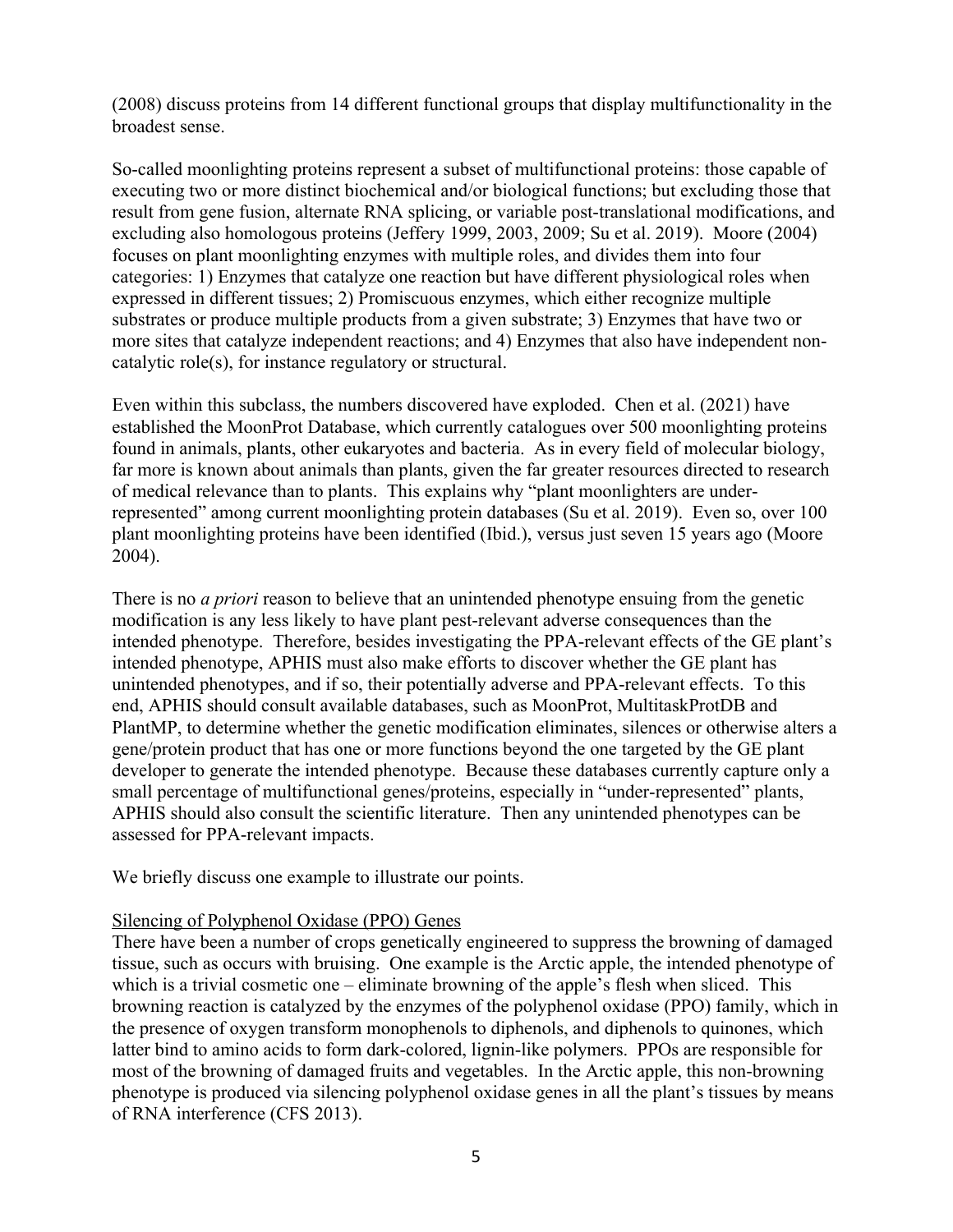While little is known about the natural functions of PPO enzymes in apple trees, there has been considerable research in other plants. High PPO activity levels in leaves is associated with significantly higher yield of red clover, relative to a mutant population with low leaf PPO activity (Boeckx et al. 2017). PPO also appears to be critical for normal nodule development in red clover, as established in experiments in which RNA interference was used to silence PPO in leaves, root and nodules (Webb et al. 2014). PPO activity is associated with reduced nitrogen loss during ensilage of red clover, and better protein quality and nitrogen-use efficiency when the silage is fed to ruminants; as well as increased deposition of beneficial  $C_{18}$  polyunsaturated fatty acids in animal products (Lee 2014). The mechanism seems to involve the o-quinone end product of the browning reaction, which readily binds to many functional groups of proteins, thereby deactivating proteases and lipases in silage (Ibid). Interesting here is the necessity of going beyond the mechanism of action of the enzyme, and assessing the properties and activity of the enzyme product – and the consequences of stopping production of enzyme product (oquinone) by silencing the (PPO) genes that express it. There has also been research demonstrating that PPOs are involved in the biosynthesis of specialized plant metabolites, via both tyrosinase and catechol oxidase activities (Sullivan 2015). The author details biosynthetic roles for PPOs in walnut, snapdragon and creosote bush, and notes that these examples "could represent the tip of the iceberg with respect to PPO enzymes that have specific roles in biosynthesis of specialized metabolites" (Ibid.).

Perhaps most importantly for a PPRA, however, is the well-established role of PPO enzymes in plant defenses against pathogens and herbivores (reviewed in Constabel and Barbehenn 2008, Zhang and Sun 2021; see also CFS 2013). To take just a few examples, tomato PPO is induced by systemin and jasmonate, herbivore defense signals, and there is an inverse correlation between PPO levels in tomato plants and *Heliothis zea* growth. Bacterial pathogens have also been shown to induce PPO in tomato, and high PPO levels correlate with high pathogen resistance. PPO enzymes are also induced in dormant wild oat seed by seed-decaying *Fusarium* fungi, and are thought to play a critical role in the seed's biochemical defenses against decay (Fuerst et al. 2011, 2014). Taranto et al. (2017) review additional examples of the physiological and in particular plant defense roles of PPOs in other plants.

Any PPRA of a GE plant in which PPO enzymes have been silenced must go well beyond a narrow examination of the intended non-browning phenotype in the plant tissue of interest to the crop developer (e.g. apple fruit, potato tuber). APHIS should assess whether elimination of the other roles played by PPO enzymes and/or their products, in various tissues, has any other adverse consequences. If a legume is engineered to silence PPOs, for example, EPA should consider whether nodule development is impacted (Webb et al. 2014); or if a forage is PPOsilenced, protein and lipid quality should be assessed (Lee 2014). The potential for PPOsilencing to disrupt biosynthesis of specialized plant metabolites should be analyzed (Sullivan 2015). The potential for impairment of plant defenses in the PPO-silenced plant has clear plant pest risk implications, particularly the creation or enhancement of a reservoir for one or more plant pests (RSR Guidance, p. 7). PPO silencing presents similar concerns as plants genetically engineered for reduced lignin content (Ibid., p. 7) – they become more vulnerable to attack by insect pests and/or plant pathogens. In assessing such GE plants as enhanced pest reservoirs, APHIS must also consider several likely scenarios: 1) The interrelated impact of increased pesticide use to compensate for increased pest susceptibility; 2) The effect of no pesticide use on the GE plant's capacity to act as a plant pest reservoir, as might occur if the crop (particularly if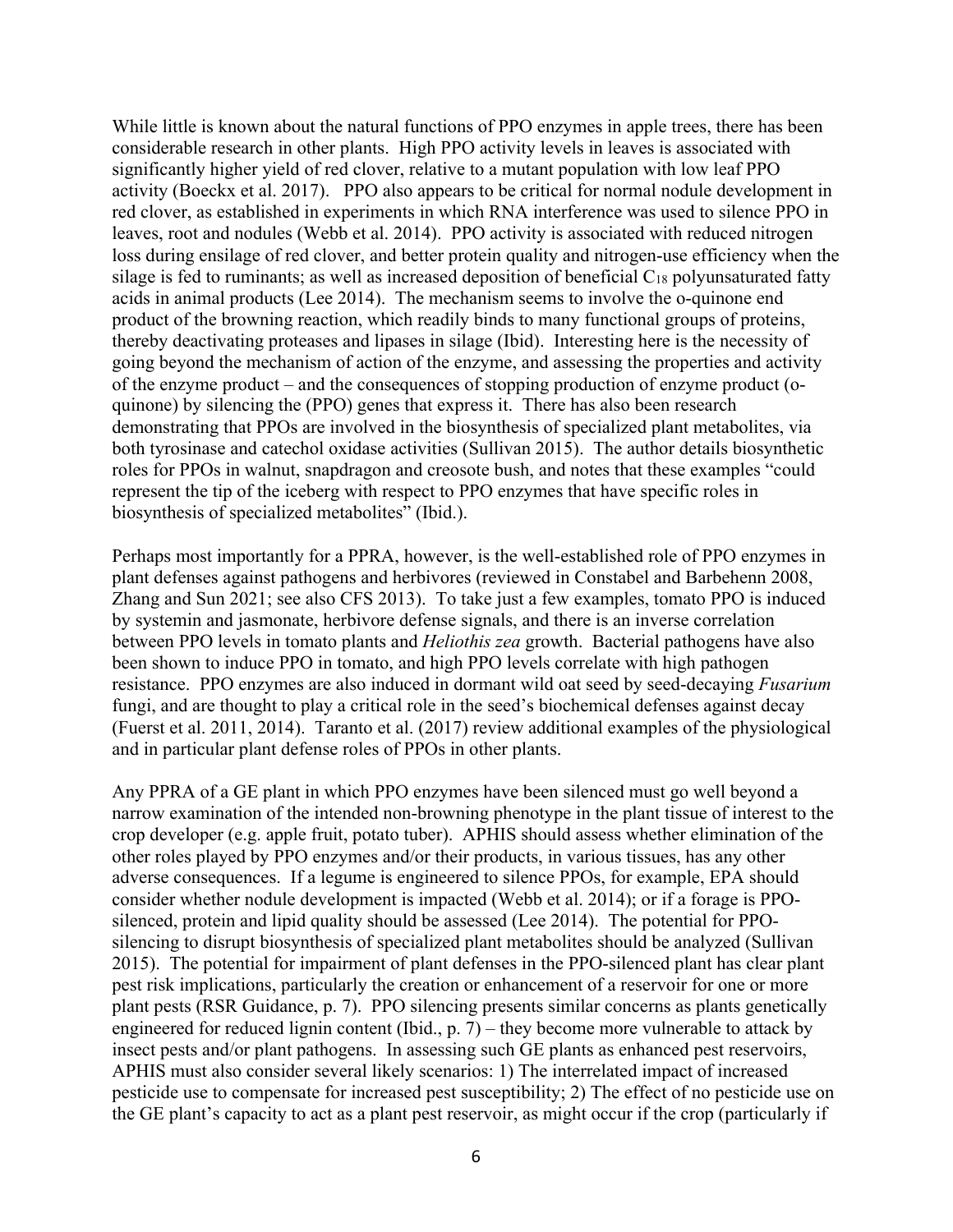it is a perennial) is abandoned, in consequence of a grower's management decisions, or for other reasons; and 3) The potential for the GE plant pest reservoir to increase pest and/or disease pressure in other crops, particularly but not only organic crops for which synthetic pesticide use is prohibited.

#### **Data Needs for Comparator Plant**

Because the PPRA standard is defined in relative rather than absolute terms – as whether the modified plant poses an increased plant pest risk relative to the comparator plant (RSR Guidance, p. 4) – the choice of and knowledge about the comparator plant become extremely important. With respect to all intended and unintended phenotypes, the comparator plant must be understood thoroughly enough to permit a meaningful comparison with the GE counterpart. To use the PPO-silenced Arctic apple as an example, there is more than sufficient evidence of the physiological role of PPO enzymes in plants to form the reasonable scientific hypothesis that the Arctic apple will have increased susceptibility to insect pests and pathogens. To judge whether or not this constitutes a plant pest risk requires knowledge of the plant defense role(s) of the PPO enzyme family in various tissues of the comparator apple tree, as well as pathogen susceptibility testing of the comparator plant(s) and the Arctic apple.

In general, then, if requisite data on either the GE or comparator plant is lacking, then it is impossible to conduct a meaningful evaluation, and the regulatory status review should be halted for lack of data. We emphasize that data on the intended phenotype does not suffice; APHIS must go further and assess unintended phenotypes suggested by a close review of the scientific literature as well as any information the requestor might provide, and demand additional studies as needed if the "best available information" does not satisfactorily answer questions. In addition, APHIS should retain the authority to choose a different comparator plant than the requestor.

#### **Empirical Data Necessary**

Many questions that need answers in the initial review and PPRA proper will require empirical data. APHIS's approach here – to base decisions on "the best information available" – is entirely inadequate and indeed irresponsible, if the information that happens to be "available" fails to provide an adequate basis for making a competent plant pest risk determination. APHIS should revise this section of the Guidance to make it clear that no plant pest determination will be made until all needed data, whether then available or not, are collected. Otherwise, APHIS's PPRA becomes little more than a rubber-stamp exercise.

As discussed above, enough must be known about the GE and comparator plant to assess both the intended as well as unintended phenotypes. To take just two examples. When the modification involves the potential for increased pest or pathogen susceptibility, for example, APHIS should demand controlled tests (e.g. pathogen challenge) to inform its assessment. Pesticidal GE plants should also always be assessed for adverse effects on non-target organisms.

APHIS should not impose unnecessary constraints on itself. For instance, a PPRA should not necessarily be constrained to issues or potential pathways identified in the initial review, nor should either the initial review or PPRA be conducted in the absence of empirical data. APHIS has said that under the old Part 340, field trial observations on a GE plant being assessed for nonregulated status have not influenced its deregulation decisions. This is not surprising, since observations do not provide rigorous evidence. The empirical data we are suggesting here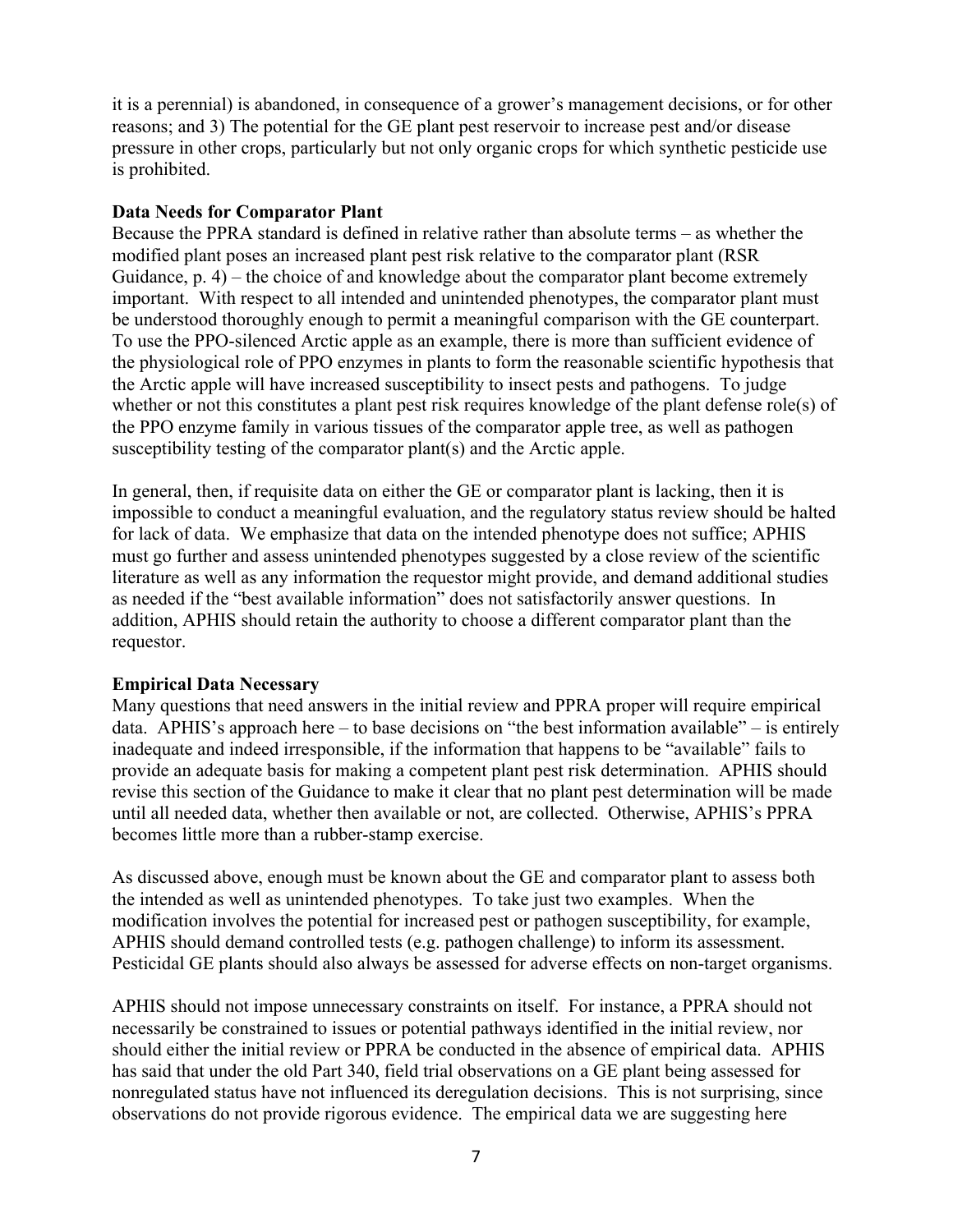involves controlled scientific testing whose results can provide actionable information for regulatory decision-making.

# **Do Not Exempt Breeding or Molecular Stacks From Regulatory Status Review**

The new Part 340.4 exempts a GE plant from regulatory status review if another GE plant of the same species, with the same trait(s) determined by the same mechanism(s) of action, has already been exempted from Part 340.4. This raises the question of whether, for GE plants with multiple traits, the exemption applies regardless of whether the given trait combination was generated as a molecular or as a breeding "stack." APHIS has stated that a novel trait combination would be exempted if it was the result of conventional breeding of different GE events that had already been evaluated as not subject to Par 340.4 (breeding stack); but that a novel trait combination generated all at once via genetic engineering (molecular stack) would not be exempted, even if GE plants with the component traits had previously cleared Part 340.4 review. 4

APHIS's rationale for this distinction is not persuasive, or even coherent. APHIS believes that breeding stacks involve traits with mechanisms of action (MOA's) that typically do not interact and so can always be exempted from the RSR, while molecular stacks are not exempted because such interactions may occur (Ibid). However, this distinction is entirely specious. APHIS is loosely associating supposedly "non-interacting" GE plant traits in current GE crops with breeding stacks, on the one hand, and potentially "interacting" (but entirely unspecified) GE plant traits in future GE crops with molecular stacks, on the other. Such fuzzy thinking cannot justify what amounts to a very large RSR exemption category that is not supported by Part 340.4.

An example of a breeding stack that could very well pose plant pest risks, even though it is the product of GE plants that do not, is one involving multiple insect-resistance traits. Imagine a crop that expresses twelve different insecticidal proteins, the result of breeding twelve different GE crop events, each with one insecticidal protein; and assume as well that the insecticidal proteins have similar, overlapping pest spectra (as in the pyramid strategy to stave off resistance), and that the expression levels of each of the twelve proteins is the same in the 12 protein breeding stack as in the parental events. Clearly, the breeding stack has the potential to cause greater and perhaps far greater harm to non-target organisms (including those beneficial to agriculture) than any of the twelve constituent GE events. This could be because there are synergizing interactions between the proteins, or it could be due simply to dose addition – that the combined effect of the 12 insecticidal proteins pose greater risks to non-target organisms than any of the twelve parents does independently. This follows from the risk  $=$  hazard x dose principle. And we would note that with respect to resistance management of insecticideproducing GE crops, EPA has promoted a "high-dose" strategy involving the maximum possible mortality of target pests, a strategy that relies in part on maximizing the expression level of the insecticidal protein to kill as high a percentage of pests as possible. The same principle would be expected to apply for non-target organism impacts. This example is by no means far-fetched. SmartStax corn, which expresses six insecticidal proteins, was introduced over a decade ago.

A breeding stack could also pose PPA-cognizable risks in the field that no amount of GE plant, trait or MOA-level scrutiny would reveal. For instance, the most commonly stacked traits in GE crops are herbicide- and insect-resistance. Field research has shown that glyphosate-resistant corn stacked with Bt that expresses Cry3Bb1 targeting corn rootworm has a strong potential to accelerate the evolution of resistance to this insecticidal protein in corn rootworm, exacerbating

<sup>4</sup> 85 Fed. Reg. 29798 (May 18, 2020).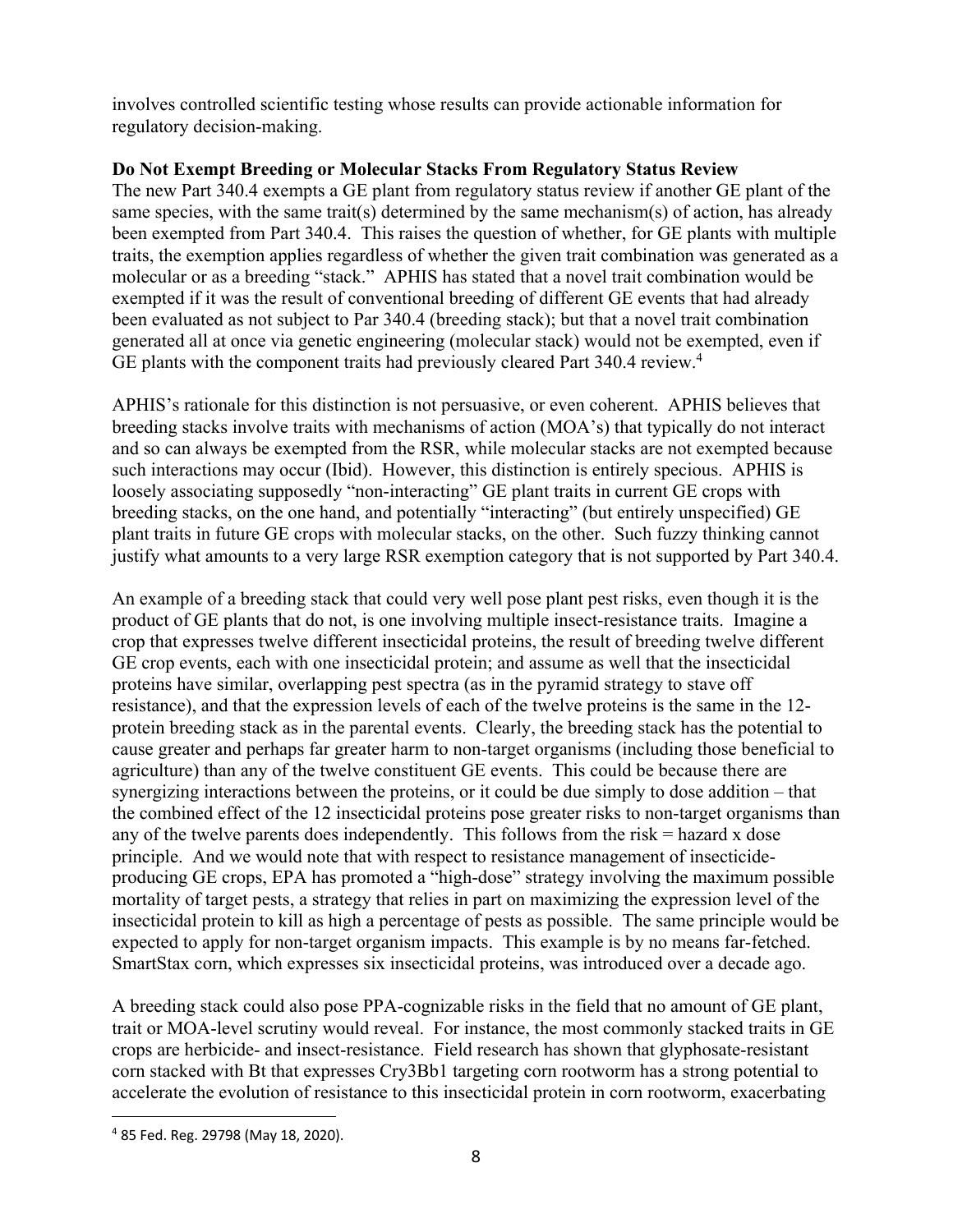this serious plant pest and its damage to corn (Krupke et al. 2009). Volunteers of this stacked corn in subsequently planted soybean fields provide sustenance to corn rootworm larvae, which are able to feed on their roots whether or not the volunteer plant tests positive for Cry3Bb1. This suggests lower-level Cry3Bb1 production in volunteers, and exposure to sublethal toxin levels accelerates evolution to the toxin in corn rootworm. Such volunteer corn has become more prevalent because it is resistant to glyphosate, the most commonly used soybean herbicide.

This same dynamic becomes still more concerning with newer varieties of GE corn that combine Bt toxin(s) with resistance to multiple herbicides, for instance glyphosate, 2,4-D, aryloxyphenoxy propanoate (AOPP) grass herbicides like quizalofop, and glufosinate; or GE corn with stacked resistance to dicamba, glufosinate, AOPP herbicides, 2,4-D and glyphosate, the latter of which is currently being considered for deregulation by APHIS (CFS 2021). The prevalence of such corn volunteers – and hence their Bt resistance-promoting effects in followon soybeans – will likely increase with the number of herbicides to which the corn is resistant, given limitations on the spectrum of weeds confronting farmers and the amount they are willing to spend on herbicidal weed control.

#### **Sequence Information**

To better detect and understand the effects of the genetic modification, including unintended phenotypes, APHIS should at a minimum always demand the full sequence of the inserted or modified DNA, and/or the sequence that bridges gene deletions; and for inserts, the sequence as integrated into the crop genome rather than merely the "intended insertion" (RSR Guidance, p. 11). DNA sequencing has become a routine affair, and the cost of sequencing inserts trivial. Indeed, the cost of whole plant genome sequencing has plummeted in recent years. Li and Harkess (2018) report that an *Arabidopsis thaliana* genome can be sequenced for less than \$1,000, with a genome as large as 1 billion base pairs sequence-able for roughly \$10,000.

Sequence information can be used to assess frequent mishaps during the genetic engineering process, such as fragmentation of the insert and any resulting fusion proteins (Freese and Schubert 2004); multiple copies of the inserts and/or fragments thereof; insertional mutagenesis that is regularly observed, often far from insertion site(s) (Wilson et al. 2006, Jupe et al. 2019); any off-target effects of gene-editing (Wolt et al. 2016); and interruptions to native plant genes. Sequence information can help inform troubleshooting when the GE plant exhibits unintended phenotypes.

## **Conclusion**

The rapid advances in technologies to manipulate crop genomes for development of food and feed crops call for application of the latest science in their regulation. Instead, APHIS appears to be more interested in inventing excuses for not applying modern science in support of its regulatory mission. This is evident in numerous ways. In its recent proposal to open broad new exemptions from its Part 340 regulations, for instance, APHIS showed far more interest in radiation mutagenesis than in gene-editing, citing four papers on the former subject, one dating back to 1977, with not a single citation to a study of gene-editing or a gene-edited crop.<sup>5</sup> As noted above, APHIS does not even propose requiring the nucleotide sequence of the inserted genetic material, but rather gives the option of submitting the sequence of the intended insertion (RSR Guidance, p. 11).

<sup>5</sup> Movement of Organisms Modified or Produced Through Genetic Engineering; Notice of Exemptions, 86 Fed. Reg. 37988-989 (July 19, 2021).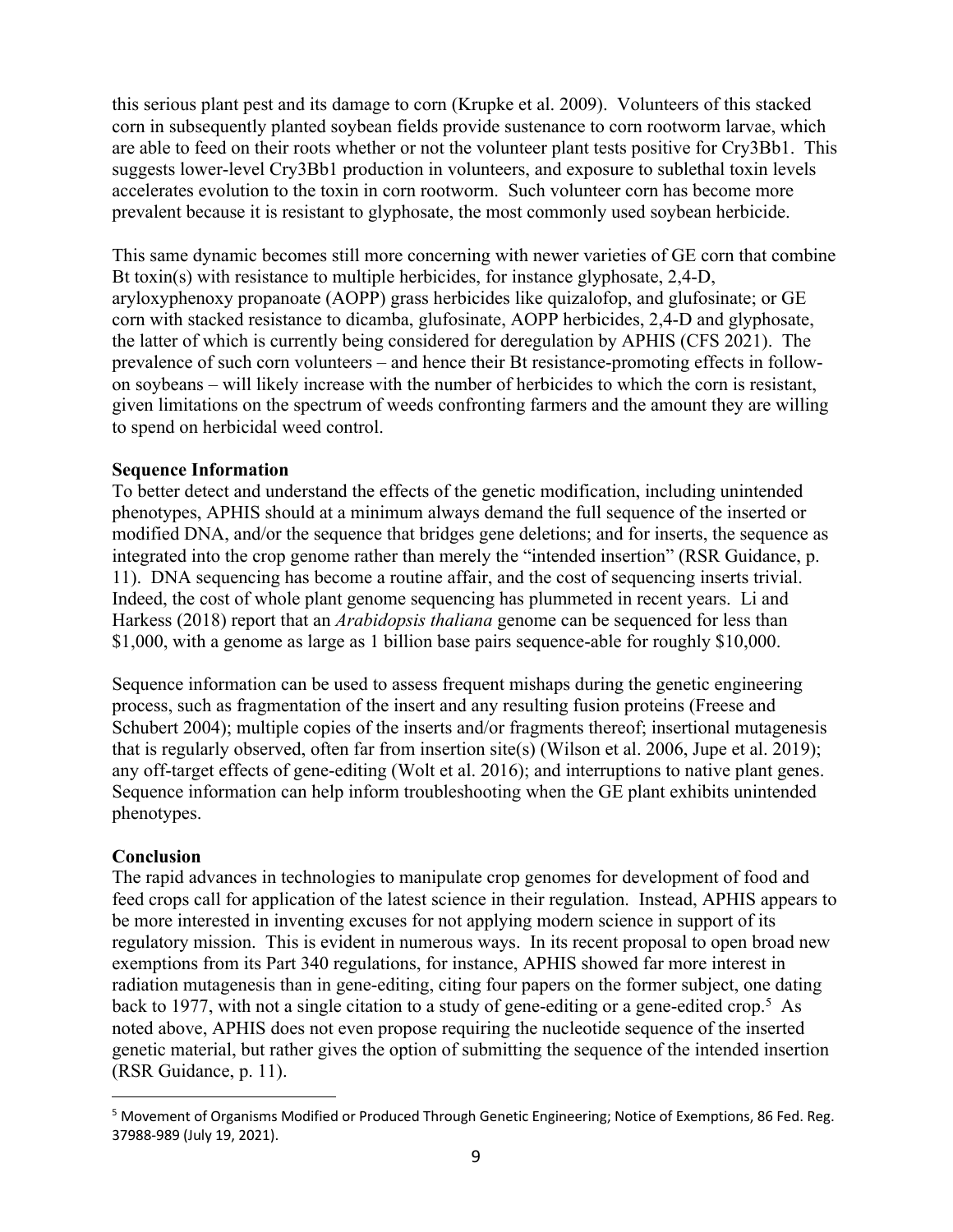Like other aspects of the new GE plant regulations, APHIS's Regulatory Status Review Guidance is all-too-directed at "regulatory relief," from a misguided notion of its own activities in this arena as a "burden" on GE crop developers that must be "relieved." In fact, the history of APHIS GE plant regulation is a history of risks and harms that APHIS ignored or discounted by construing its broad PPA authority far too narrowly. We urge APHIS to regulate GE plants in the true interests of U.S. agriculture and the public, and shed the debilitating conception of its own regulatory program as a rubber stamp wielded to increase public acceptance of GE plants, and thus to be minimized to the greatest extent possible.

> Bill Freese, Science Director Center for Food Safety

Friends of the Earth, Dana Perls Global Justice Ecology Project, Anne Peterman Alliance for Human Biotechnology, Pete Shanks & Tina Stevens Institute for Responsible Technology, Jeffrey Smith Tony Del Plato, Chef, Village of Interlaken, NY, Trustee Jill Davies, Farmer, Victor, MT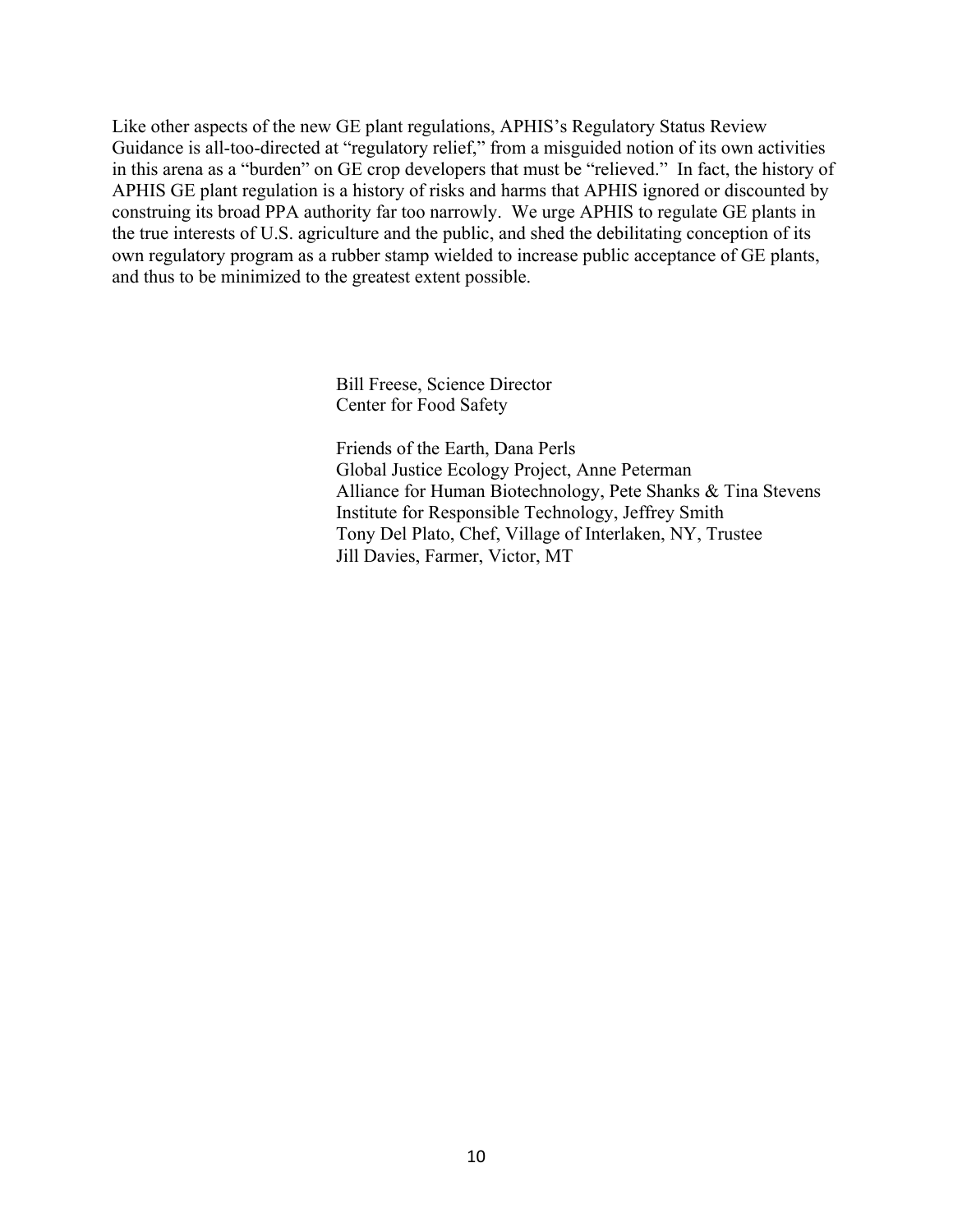# **References**

Barber T, Norsworthy J and Butts T (2021). Arkansas Palmer Amaranth Found Resistant to Field Rates of Glufosinate. Row Crops Blog, University of Arkansas, Feb. 15, 2021. https://arkansascrops.uaex.edu/posts/weeds/palmer-amaranth.aspx.

Bennett D (2011). Will flooding exacerbate resistant weed problems? Delta Farm Press, May 27, 2011. http://deltafarmpress.com/management/will-flooding-exacerbate-resistant-weedproblems

Boeckx T, Winters A, Webb KJ and Kingston-Smith AH (2017). Detection of Potential Chloroplastic Substrates for Polyphenol Oxidase Suggests a Role in Undamaged Leaves. Front. Plant Sci. 8:237. doi:10.3389/fpls.2017.00237.

CFS (2021). Comment to APHIS on the notice of intent to prepare an Environmental Impact Statement re: Bayer's corn genetically engineered for resistance to dicamba, glufosinate, quizalofop, 2,4-D and glyphosate. Docket APHIS-2020-0021. Center for Food Safety, May 28, 2021.

CFS (2013). Comments to USDA/APHIS on Plant Pest Risk Assessment and Environmental Assessment for Determination of Nonregulated Status of Apples Genetically Engineered to Resist Browning. Docket No. APHIS-2012-0025. By Martha Crouch for Center for Food Safety, December 16, 2003. https://www.centerforfoodsafety.org/files/refs-added-cfscomments-on-docket-no-aphis-2012-0025-arctic-apples--with-references\_09957.pdf.

Chen C. et al. (2021). MoonProt 3.0: an update of the moonlighting proteins database. Nucleic Acides Research 49: D368-372.

Constabel CP & Barbehenn R (2008). Defensive roles of polyphenol oxidase in plants. In Induced Plant Resistance to Herbivory. Springer, pp.253–270. Available at: http://link.springer.com/chapter/10.1007/978-1-4020-8182-8\_12.

Dauer, JT et al. (2009). "*Conyza canadensis* seed ascent in the lower atmosphere," Agricultural and Forest Meteorology 149: 526-34.

EPA (2017). Pesticide Registration Notice (PRN) 2017-2: Herbicide Resistance Management. U.S. Environmental Protection Agency. https://www.epa.gov/sites/default/files/2017- 09/documents/prn-2017-2-herbicide-resistance-management.pdf.

Freese W and Schubert D (2004). Safety Testing and Regulation of Genetically Engineered Foods. Biotechnology and Genetic Engineering Reviews 21: 299-324.

Fuerst EP et al. (2014). Polyphenol oxidase as a biochemical seed defense mechanism. Front. Plant Sci. 5:689.

Fuerst EP et al. (2011). Induction of polyphenol oxidase activity in dormant wild oat (*Avena fatua*) seeds and caryopsees: a defense response to seed decay fungi. Weed Science 59(2): 137-144.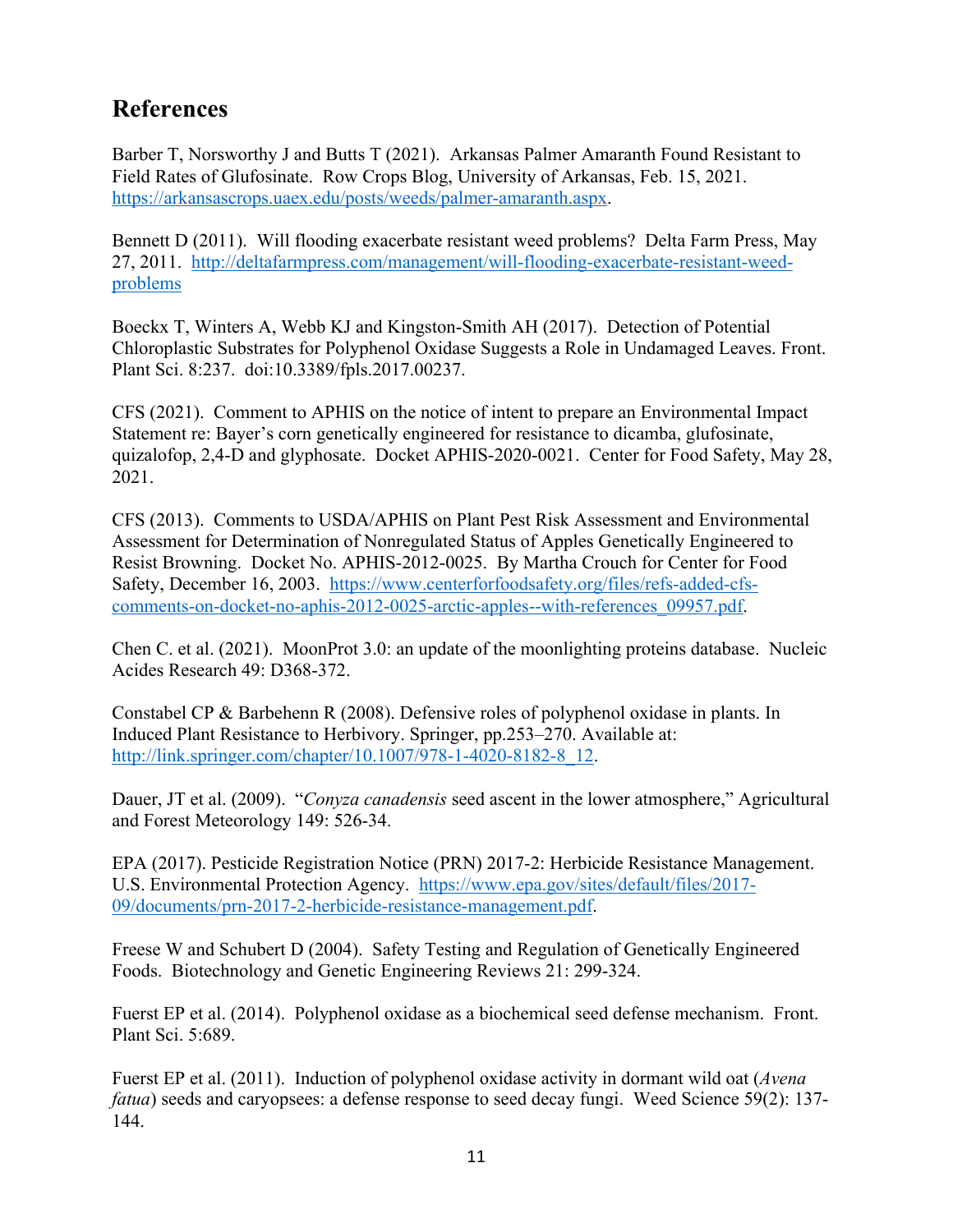Jeffrey CJ (2009). Moonlight proteins – an update. Molecular Biosystems 5: 345-350.

Jeffrey CJ (2003). Moonlighting proteins: old proteins learning new tricks. TRENDS in Genetics 19(8): 415-417.

Jeffery CJ (1999). Moonlighting proteins. Trends Biochem. Sci. 24(1): 8-11.

Jupe F, Rivkin AC, Michael TP, Zander M, Motley ST, Sandoval JP, et al. (2019). The complex architecture and epigenomic impact of plant T-DNA insertions. PLoS Genet 15(1): e1007819. https:// doi.org/10.1371/journal.pgen.1007819.

Krupke C et al. (2009). Volunteer Corn Presents New Challenges for Insect Resistance Management. Agronomy Journal 101: 797-799.

Lee MRF (2014). Forage polyphenol oxidase and ruminant livestock nutrition. Front. Plant Sci. 5:694.

Li, F-W and Harkess A (2018). A guide to sequence your favorite plant genomes. Applications in Plant Sciences 6(3): e1030. doi:10.1002/aps3.1030.

Liebman M and Dyck E (1993). Crop rotation and intercropping strategies for weed management. Ecological Applications 3(1): 92-122.

Liebman M et al. (2008). Agronomic and economic performance characteristics of conventional and low-external-input cropping systems in the central Corn Belt. Agronomy Journal 100(3): 600-610.

Liu, J et al. (2012). "Pollen biology and dispersal dynamics in waterhemp (*Amaranthus tuberculatus*)," Weed Science 60: 416-422.

Moore D (2004). Bifunctional and moonlighting enzymes: lighting the way to regulatory control. TRENDS in Plant Science 9(5): 221-228.

Nordby D, Harzler R & Bradley K (2007). "Biology and management of glyphosate-resistant waterhemp," The Glyphosate, Weeds and Crops Series, GWC-13, Purdue Extension.

Pritykin Y, Ghersi D, Singh M (2015). Genome-Wide Detection and Analysis of Multifunctional Genes. PLoS Comput Biol 11(10): e1004467. doi:10.1371/journal.pcbi.1004467.

Pucci J (2018). The war against weeds evolves in 2018. CropLife, March 20, 2018. https://www.croplife.com/crop-inputs/the-war-against-weeds-evolves-in-2018/.

Sosnoskie, LM et al. (2012). "Pollen-mediated dispersal of glyphosate-resistance in Palmer amaranth under field conditions," Weed Science 60: 366-373.